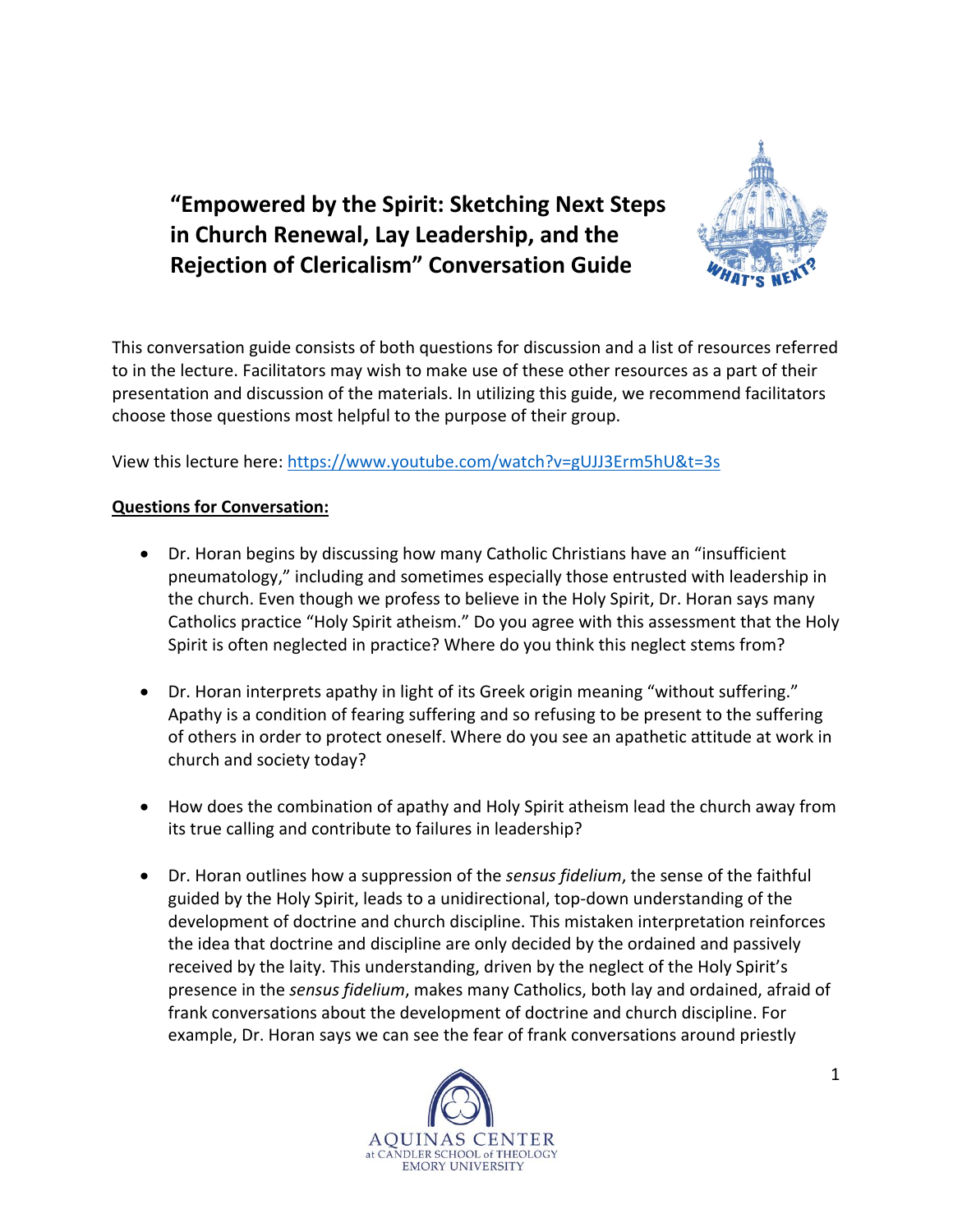celibacy and the role of women in the church. In what other arenas do you notice a fear of frank conversations driven by the suppression of the *sensus fidelium*?

- Pre-Vatican II church teaching emphasized the church as a "perfect society," essentially different from civil society and sufficient on its own. By examining the church's history and reflecting on its calling, the Second Vatican Council realized that the church is always already in the world, and that, as *Gaudium et Spes* puts it, whatever afflicts the people of this age afflicts the people of God. Today those afflictions include xenophobia, homophobia, sexism, and racism. Yet many today still imagine and think of the church as that separate, perfect society. How does this understanding of the church foster fear and apathy when it comes to addressing the afflictions of today?
- Dr. Horan describes the expectation and attitude that priests are superior to the rest of the People of God and should rule over them as a consequence of a larger culture of clericalism. As he says, cultures provide people with narratives that structure their societies and imaginations. What narratives support the culture of clericalism?
- Dr. Horan outlines how the Medieval and Renaissance conception of "ontological change" has misled both priests' and lay people's conception of Holy Orders. According to this idea, after ordination the priest's very ontology, or being, has changed. This change tends to be interpreted as giving the priest a new power, so that he alone makes the sacraments effective through his power. However, this is a corruption of our understanding of the sacraments, where it is the power of Christ through the Spirit which brings about the grace of the sacraments, not the power of the priest himself. How do you think this misunderstanding reflects an inadequate theology of the Holy Spirit?
- How might we arrive at a better theology of priesthood through an emphasis on priesthood as relational rather than ontological? How would this relational interpretation better reflect a robust theology of the Holy Spirit?
- According to *Lumen Gentium*, the Holy Spirit sanctifies the church and leads the People of God, distributing "special graces through the faithful of every rank." How does the teaching of that document, as well as the theology of Yves Congar discussed by Dr. Horan, help us begin to move from a juridical model of the church to an understanding of the church rooted in the Holy Spirit?
- Dr. Horan argues that much of what is needed for an authentic renewal of the church is present in the core of our teachings but has not yet been actualized, in part because we do not actually act as though we believe in the Holy Spirit. What do you think a church that embraces the Spirit would look like?

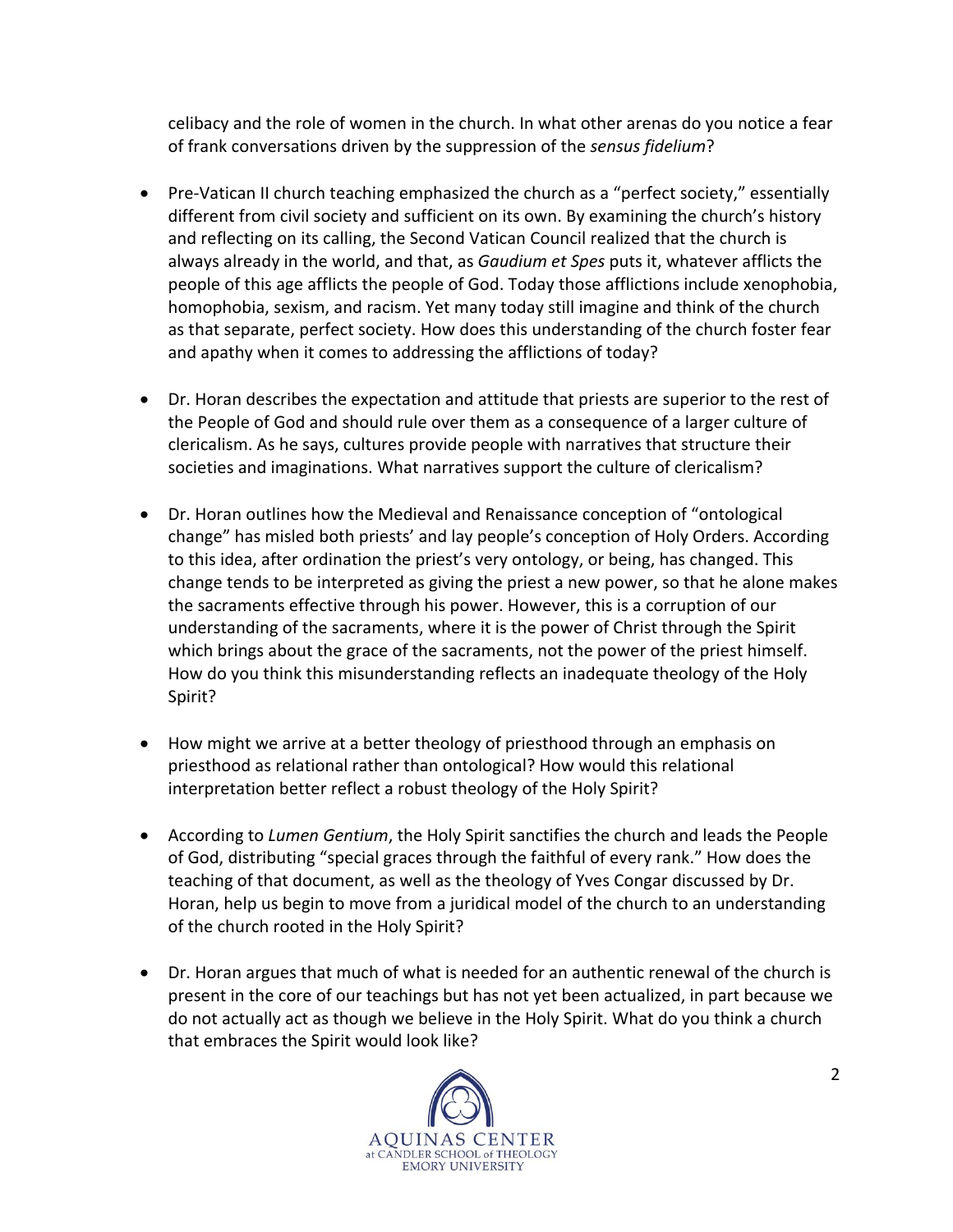## Resources:

## **Survivor Support**

**If you have been the victim of abuse in the Catholic Church, please reach out to someone. Below are contact points that can help.**

| <b>RAINN National Sexual Assault</b><br><b>Hotline</b> | 800-656-HOPE (4673) or online chat                                        |
|--------------------------------------------------------|---------------------------------------------------------------------------|
| <b>Survivors Network of those Abused</b><br>by Priests | Assistance Line: 1-877-SNAP-HEALS (877-762-<br>7432)                      |
| <b>Victim Assistance Coordinators</b>                  | Click here to contact a victim assistance<br>coordinator in your diocese. |

- For reports and documents on the abuse crisis, educational information, and steps on how to take action, visit [http://catholiclayresponse.com/.](http://catholiclayresponse.com/)
- Dan Horan describes **"Holy Spirit atheism"** in his column for the National Catholic Reporter: [https://www.ncronline.org/news/opinion/faith-seeking](https://www.ncronline.org/news/opinion/faith-seeking-understanding/church-suffering-holy-spirit-atheism)[understanding/church-suffering-holy-spirit-atheism](https://www.ncronline.org/news/opinion/faith-seeking-understanding/church-suffering-holy-spirit-atheism)
- Discussing the *sensus fidelium*, Horan quotes from the Dogmatic Constitution on the Church, *Lumen Gentium*, par. 12. He also describes *Lumen Gentium* as a beginning point for a Constitution on the Holy Spirit: [https://www.vatican.va/archive/hist\\_councils/ii\\_vatican\\_council/documents/vat](https://www.vatican.va/archive/hist_councils/ii_vatican_council/documents/vat-ii_const_19641121_lumen-gentium_en.html)ii const 19641121 lumen-gentium en.html
- Orlando Espín discusses the *sensus fidelium* in his book *The Faith of the People: Theological Reflections on Popular Catholicism*.
- *Gaudium et Spes*, the Pastoral Constitution on the Church in the Modern World, explores how the Church is always already in the world, not separate from it: [http://www.vatican.va/archive/hist\\_councils/ii\\_vatican\\_council/documents/vat](http://www.vatican.va/archive/hist_councils/ii_vatican_council/documents/vat-ii_const_19651207_gaudium-et-spes_en.html)ii const 19651207 gaudium-et-spes en.html
- Reflecting a pre-Vatican II understanding of church and society, Pope Leo XIII discusses the church as a "perfect" society separate from civil society in the 1885 encyclical